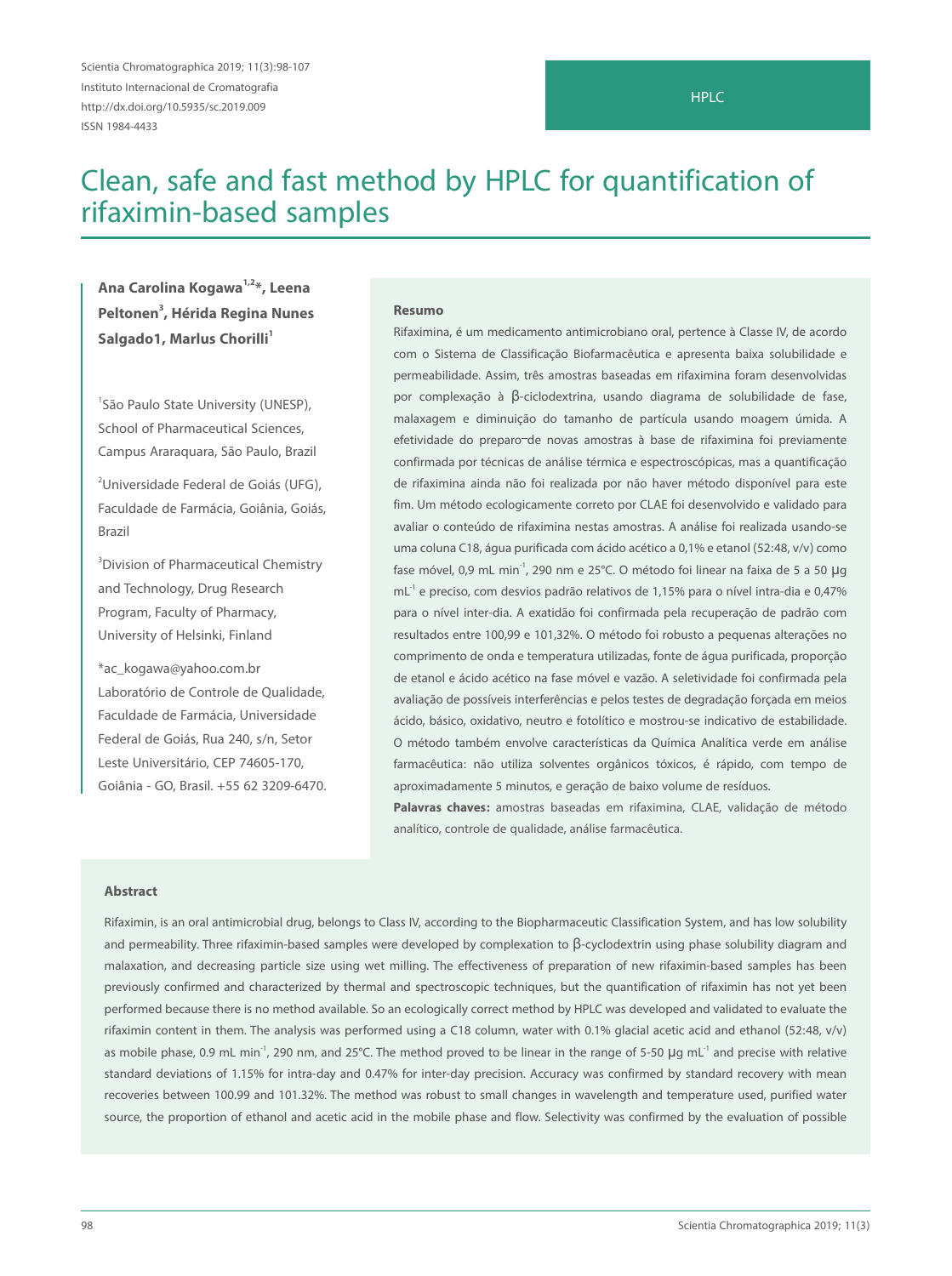interferences and forced degradation tests in acidic, basic, oxidative, neutral, and photolytic media and it proved to be indicative of stability. The method also involves characteristics of green Analytical Chemistry for a pharmaceutical analysis: it does not use toxic organic solvents, it is fast (approximately 5 minutes), and waste generation is low.

**Keywords:** rifaximin-based samples, HPLC, analytical method validation, quality control, pharmaceutical analysis.

# **1. Introduction**

Rifaximin is an antimicrobial, marketed as tablets, used for the treatment of hepatic encephalopathy, ulcerative colitis, irritable bowel syndrome, *Clostridium difficile*, travelers' diarrhea, and acute diarrhea (1-10). Administration of high doses, 600 to 800 mg per day, is required for successful therapeutic effect. Rifaximin belongs to class IV according to the Biopharmaceutic Classification System (BCS). It presents low solubility in water and low permeability  $(11)$ .

Whitin this context, people who have trouble swallowing, such as children and the elderly, may have to do that two to three times per day. In order to facilitate the pharmacotherapy, three rifaximin-based samples were developed by complexation to β-cyclodextrin using phase solubility diagram, malaxation, and decreasing particle size using poloxamer and wet milling. The identity of rifaximin in these new samples is usually confirmed by spectrophotometry in the infrared region, differential scanning calorimetry and X-ray diffraction (XRD), since their characteristics were different from the ones of pure drug and also from physical mixtures between drug and adjuvants. However the content of rifaximin has not yet been investigated (11).

Different research groups have already reported methods for quantitative evaluation of rifaximin in tablets, such as spectrophotometry in the ultraviolet (12- 13), visible (14) and infrared regions (15), capillary electrophoresis (16), thin layer chromatography (17),

high performance thin layer chromatographic (18) and high performance liquid chromatography (HPLC), but not for the developed rifaximin-based samples (19-21). HPLC is the most commonly used method for the analysis of rifaximin in tablets, so it was chosen to evaluate rifaximin-based samples. Therefore, an HPLC method, covering the principles of green Analytical Chemistry, was developed specifically for these rifaximin-based samples, counting on the possible impacts of β-cyclodextrin and poloxamer in the quantification of the antimicrobial agent.

# **2. EXPERIMENTAL**

# **2.1. Equipment**

HPLC system (Waters, Santa Clara CA, USA) equipped with binary gradient chromatography pump (Model 1525), manual injector (Model Breeze 7725i Rheodyne Bensheim, Germany) and UV-Vis detector (Model 2487), Eclipse Plus C18 column (Agilent, Santa Clara CA, USA), 5.0 μm particle size, 150 mm x 4.6 mm, analytical balance (Model 410, Kern, Germany), ultrasonic bath (Ultrasonic Cleaner Unique, Indaiatuba, Brazil) and water purification system (Millipore, Darmstadt, Germany).

### **2.2. Material and reagents**

Rifaximin standard (4-deoxy-4′-methylpyrido  $[1',2'-1,2]$  imidazo [5,4-c] rifamycin, 99.0% purity, CAS No. 80621-81-4, NutraTech Development Limited, China), rifaximin-based samples in powder form named X, Y, and Z, β-cyclodextrin (Roquette, Lestrem, France) and poloxamer 188 (O-Basf, Helsinki, Finland) were used.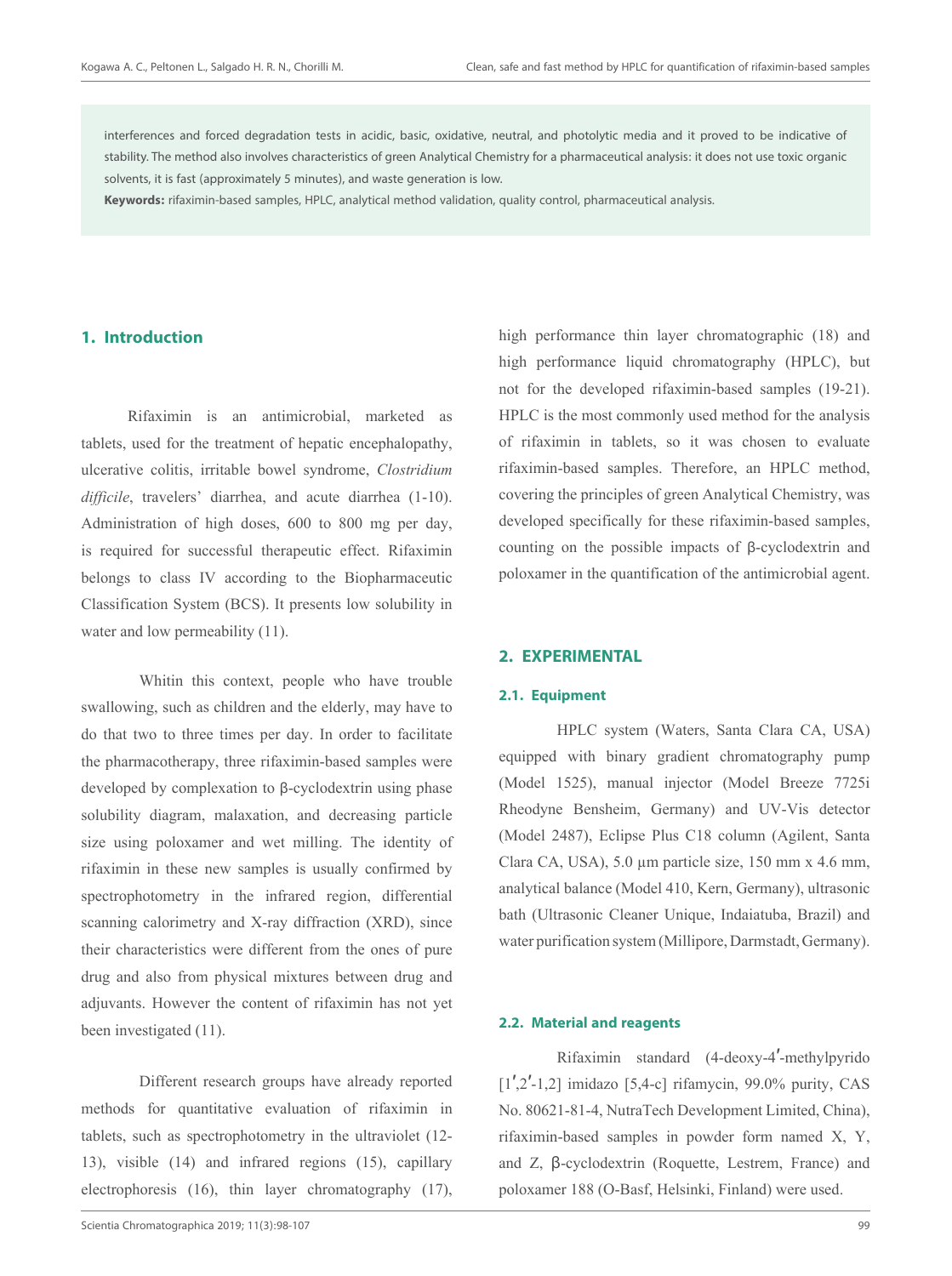Rifaximin samples have been obtained according to a former study of this group. Sample X refers to the rifaximin: β-cyclodextrin complex, obtained through a phase solubility diagram, sample Y refers to the rifaximin: β-cyclodextrin complex obtained by malaxation, while sample Z refers to the rifaximin: poloxamer 188 complex obtained by wet milling (11).

Reagents used were ethyl alcohol HPLC grade (J.T.Baker, Aparecida de Goiânia, Brazil), glacial acetic acid HPLC grade (Synth, Diadema, Brazil), ethyl alcohol analytical reagent grade (Synth).

# **2.3. Chromatographic conditions and pharmaceutical preparations**

Chromatographic analyses was carried out using a mobile phase consisting of water with 0.1% glacial acetic acid and ethyl alcohol (52:48, v/v), the flow rate at 0.9 mL min<sup>-1</sup>, injection volume 20  $\mu$ L, wavelength set at 290 nm and temperature was 25°C. Standard and sample stock solutions equivalent to 100  $\mu$ g mL<sup>-1</sup> of rifaximin were prepared by dissolving an accurately weighed amount of standard drug in mobile phase.

#### **2.4. Methods**

#### 2.4.1. Validation

Linearity, selectivity, precision, accuracy, robustness, and limit of detection and quantification were the parameters evaluated for validation of the method according to national and international guidelines (22-25).

# 2.4.2. Linearity

Three calibration curves were constructed in three days. The concentrations used ranged from 5 to 50  $\mu$ g mL<sup>-1</sup> (6) points =  $5$ , 10, 20, 30, 40,  $50 \mu g$  mL<sup>-1</sup>), and they were analyzed in triplicate. Linearity evaluation was performed by linear

regression analysis and analysis of variance (ANOVA).

# 2.4.3. Limit of detection (LOD) and Limit of quantification (LOQ)

LOD and LOQ were determined using data from the mean analytical curve obtained in the linearity and the Equations 1 and 2, respectively.

 $LOD = (3.3$  standard deviation of the average intercept)/ slope  $(1)$ 

 $LOQ = (10 \text{ standard deviation of the average intercept})/\text{slope}$  (2)

#### 2.4.4. Selectivity

Selectivity was confirmed by the forced degradation of rifaximin-based samples in a bath at 80°C in addition to acidic (HCl 0.01 *M*), alkaline (NaOH 0.001 *M*), oxidative  $(H_2O_2 10\%)$ , photolytic (UV light) and neutral  $(H_2O)$  conditions (26). Aliquots were taken and analyzed immediately by the proposed method.

# 2.4.5. Precision

Precision was evaluated by intraday (analysis of 6 solutions on the same day, under the same experimental conditions and by the same analyst) and intermediate (analysis of six solutions on different days, under the same experimental conditions and by two different analysts) levels using the concentration of 30  $\mu$ g mL<sup>-1</sup>. The relative standard deviation (RSD) was calculated.

### 2.4.6. Accuracy

Accuracy was determined through standard recovery tests. Different amounts of rifaximin standard solutions (19, 25 and 31  $\mu$ g mL<sup>-1</sup>) were added to a 5  $\mu$ g mL<sup>-1</sup> sample solution to obtain solutions with final concentrations of 24 μg mL<sup>-1</sup> (80%), 30 μg mL<sup>-1</sup> (100%) and 36  $\mu$ g mL<sup>-1</sup> (120%). Table 1 summarizes the planning of accuracy assays.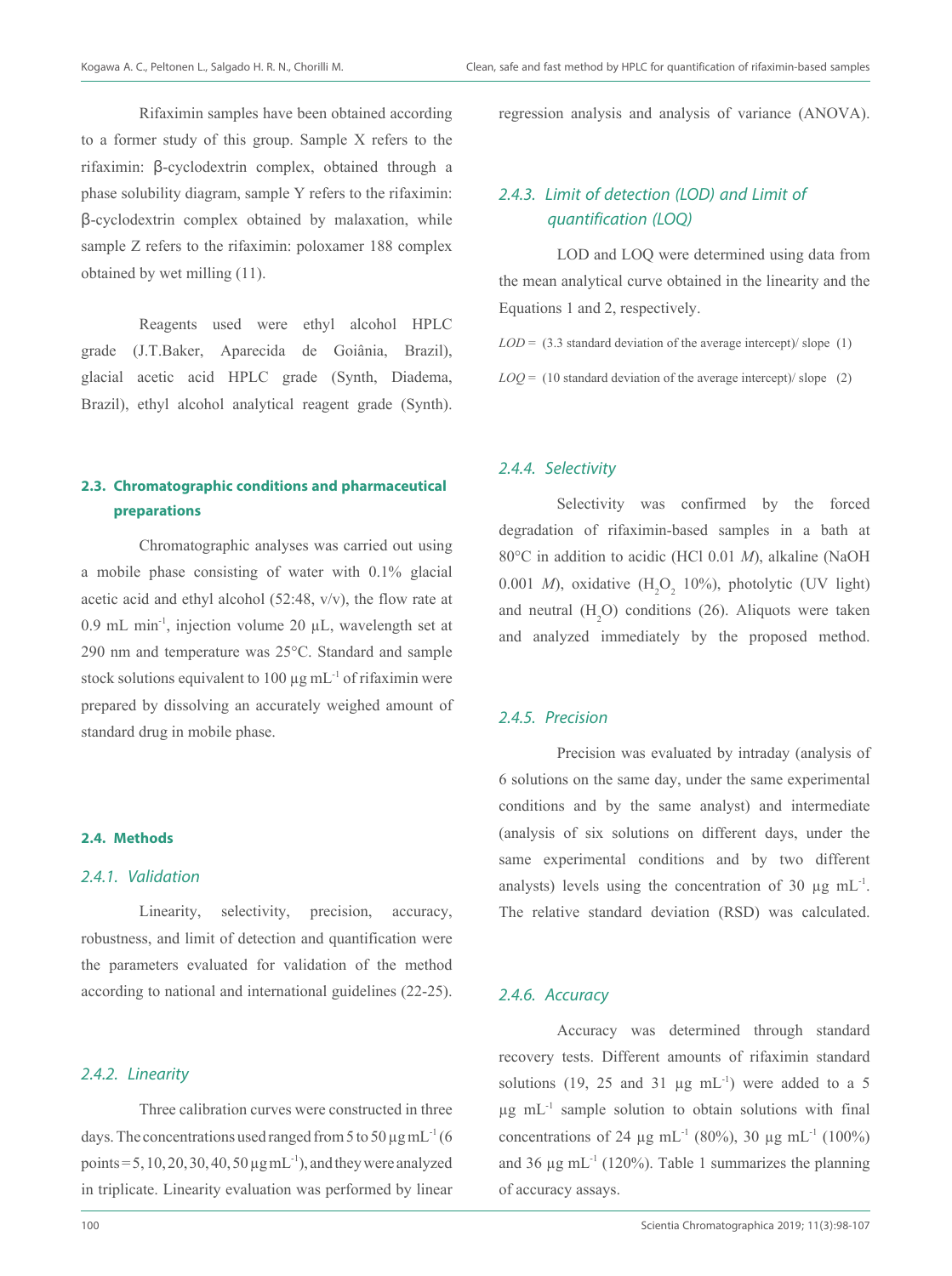### 2.4.7. Robustness

Parameters such as wavelength (normal = 290 nm and modified = 295 nm), temperature (normal =  $20^{\circ}$ C and modified =  $25^{\circ}$ C), purified water source (normal = Lab 1 and modified  $=$  Lab 2), the proportion of ethanol in the mobile phase (normal =  $48\%$  and modified =  $46\%$ ), the

Table 1. Information about the preparation of sample solutions for the analyses of accuracy

| Level<br>(%) | Concentration of standard solutions of rifaximin used<br>to reach final solutions ( $\mu$ g mL <sup>-1</sup> ) | <b>Total solution concentration</b><br>(standard and sample) ( $\mu$ g mL <sup>-1</sup> ) |
|--------------|----------------------------------------------------------------------------------------------------------------|-------------------------------------------------------------------------------------------|
| 80           | 19                                                                                                             | 24                                                                                        |
| 100          | 25                                                                                                             | 30                                                                                        |
| 120          | 31                                                                                                             | 36                                                                                        |

proportion of acetic acid in the mobile phase (normal  $= 0.1\%$ and modified =  $0.08\%$ ), flow (normal = 0.9 mL min<sup>-1</sup> and modified =  $0.88$  mL min<sup>-1</sup>), injection volume (normal =  $20 \mu L$ and modified =  $16 \mu L$ ) were evaluated by Youden Test (27).

# 2.4.8. Evaluation of rifaximin content in rifaximinbased samples

After method validation, standards and samples were prepared at a concentration of 30  $\mu$ g mL<sup>-1</sup> and immediately analyzed under the conditions of the proposed method.

#### **3. RESULTS AND DISCUSSION**

### **3.1. Linearity**

The method can be considered linear. It showed a correlation between rifaximin concentration and peak area in the range of 5 to 50  $\mu$ g mL<sup>-1</sup>, with significant regression and no linearity deviation (Table 2).

# **3.2. Limit of detection (LOD) and limit of quantification (LOQ)**

LOD and LOQ were  $0.11 \mu$ g mL<sup>-1</sup> and  $0.34 \mu$ g mL<sup>-1</sup>, respectively.

#### **3.3. Selectivity**

The method can be considered selective, because it was able to detect rifaximin in the presence of adjuvants such as β-cyclodextrin, poloxamer, as well as degradation products formed in the forced degradation tests, which also indicates stability of the process (Figure 1).

# **3.4. Precision**

The method showed proximity among results, with low RSD values for both intraday and intermediate precision (Table 3). Thus, it can be considered precise.

### **3.5. Accuracy**

The proximity of the results to the true value and the average recovery showed values within the specification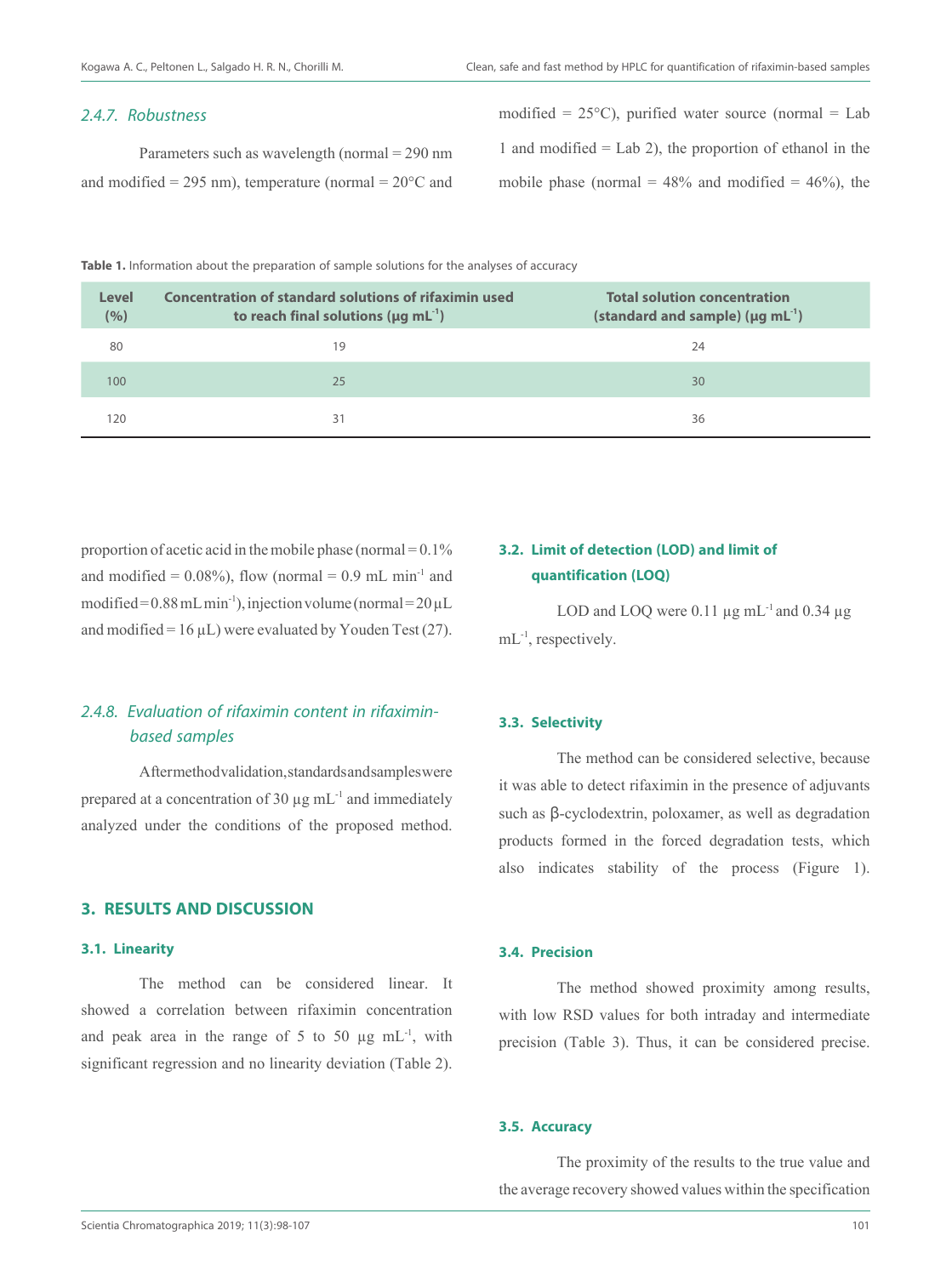



\* significant for p <5%



**Figure 1.** Chromatograms of the degradation of samples X, Y and Z, respectively, under acid, basic, oxidative, neutral conditions and in UV light. Black = zero condition, no degradation. Blue = degraded condition.

of 98 to 102% (Table 3) (28-29), proving the accuracy of the method.

#### **3.6. Robustness**

The method can be considered robust for variations in wavelength (nm), temperature (°C), purified water source, proportion of ethanol in the mobile phase (%), proportion of acetic acid in the mobile phase (%) and flow (mL min<sup>-1</sup>), according to information given in the section 2.4.7. It was not robust for the change in injection volume  $(\mu L)$ . Therefore, this parameter must be carefully controlled, and the exact 20 µL volume must be used (Table 4).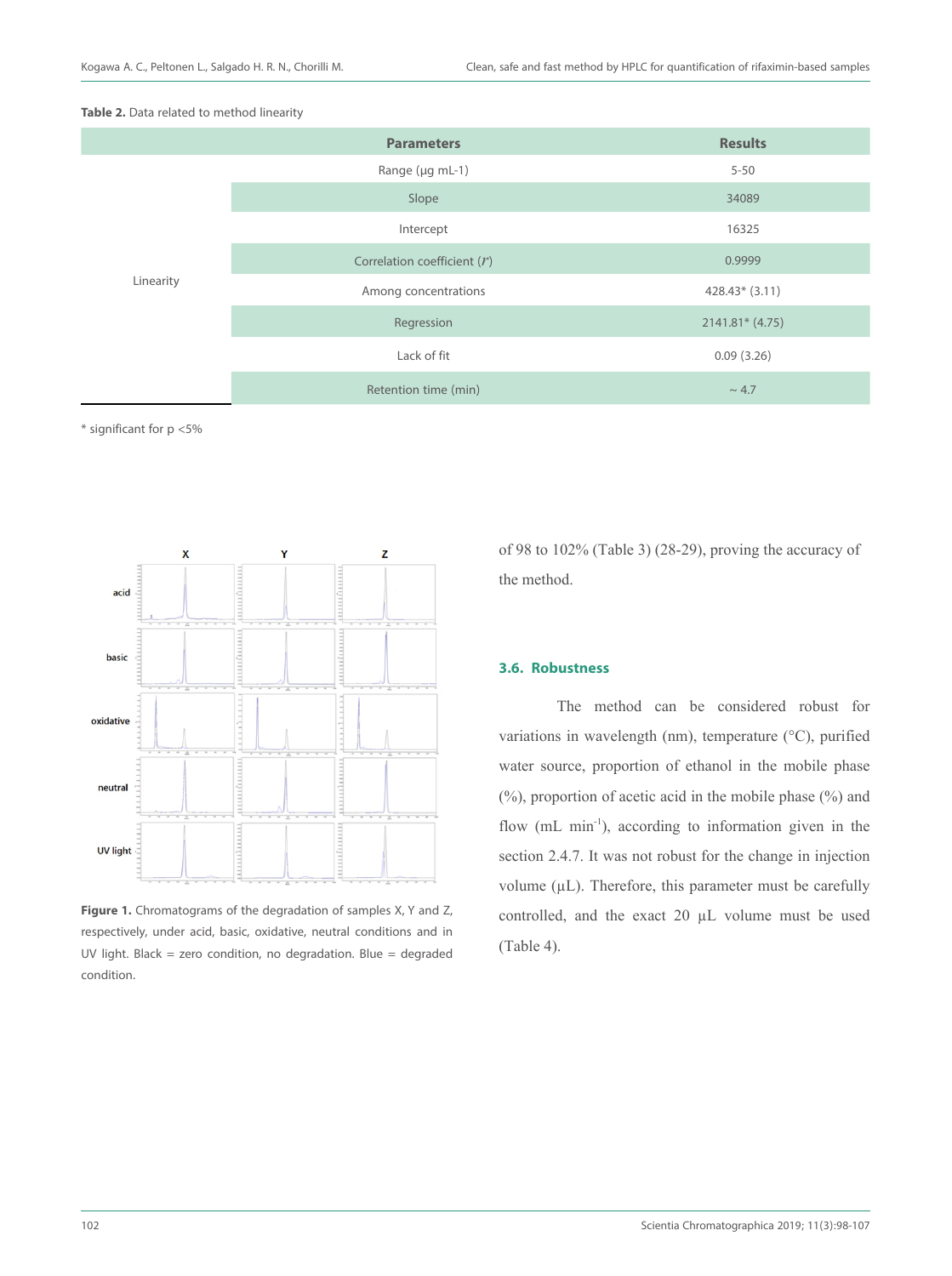# **Table 3.** Results of method precision and accuracy experiments

| <b>Precision</b> |              |           |         |         |         |         |         |              |  |
|------------------|--------------|-----------|---------|---------|---------|---------|---------|--------------|--|
|                  | Level        | Peak area |         |         |         |         |         |              |  |
| 290 nm           |              |           |         | 3       | 4       | 5       | 6       |              |  |
|                  | Intraday     | 989145    | 1015057 | 985196  | 985990  | 987184  | 994910  | $1.15$ (n=6) |  |
|                  | Intermediate | 1000339   | 1004508 | 1006675 | 1007168 | 1009267 | 1005688 |              |  |
|                  | precision    | 993853    | 1000037 | 1007563 | 998869  | 1006240 | 999039  | $0.47(n=12)$ |  |

#### **Accuracy**

| <b>Sample</b> | Level $(\% )$ | <b>Standard rifaximin</b><br>added<br>$($   $\mu$ g mL-1) | <b>Standard</b><br>rifaximin<br>recovered<br>$($   $\mu$ g mL-1 $)$ | Recovery (%) | <b>Average</b><br>recovery<br>(%) | <b>RSD</b> (%) |
|---------------|---------------|-----------------------------------------------------------|---------------------------------------------------------------------|--------------|-----------------------------------|----------------|
|               | 80            | 19                                                        | 19.13                                                               | 100.68       |                                   | 1.18           |
| X             | 100           | 25                                                        | 25.38                                                               | 101.50       | 101.10                            | 0.05           |
|               | 120           | 31                                                        | 31.35                                                               | 101.12       |                                   | 0.41           |
|               | 80            | 19                                                        | 19.10                                                               | 100.55       |                                   | 0.82           |
| Y             | 100           | 25                                                        | 25.43                                                               | 101.73       | 101.32                            | 0.28           |
|               | 120           | 31                                                        | 31.52                                                               | 101.69       |                                   | 0.10           |
|               | 80            | 19                                                        | 19.10                                                               | 100.54       |                                   | 1.10           |
| Z             | 100           | 25                                                        | 25.39                                                               | 101.56       | 100.99                            | 0.29           |
|               | 120           | 31                                                        | 31.27                                                               | 100.87       |                                   | 1.60           |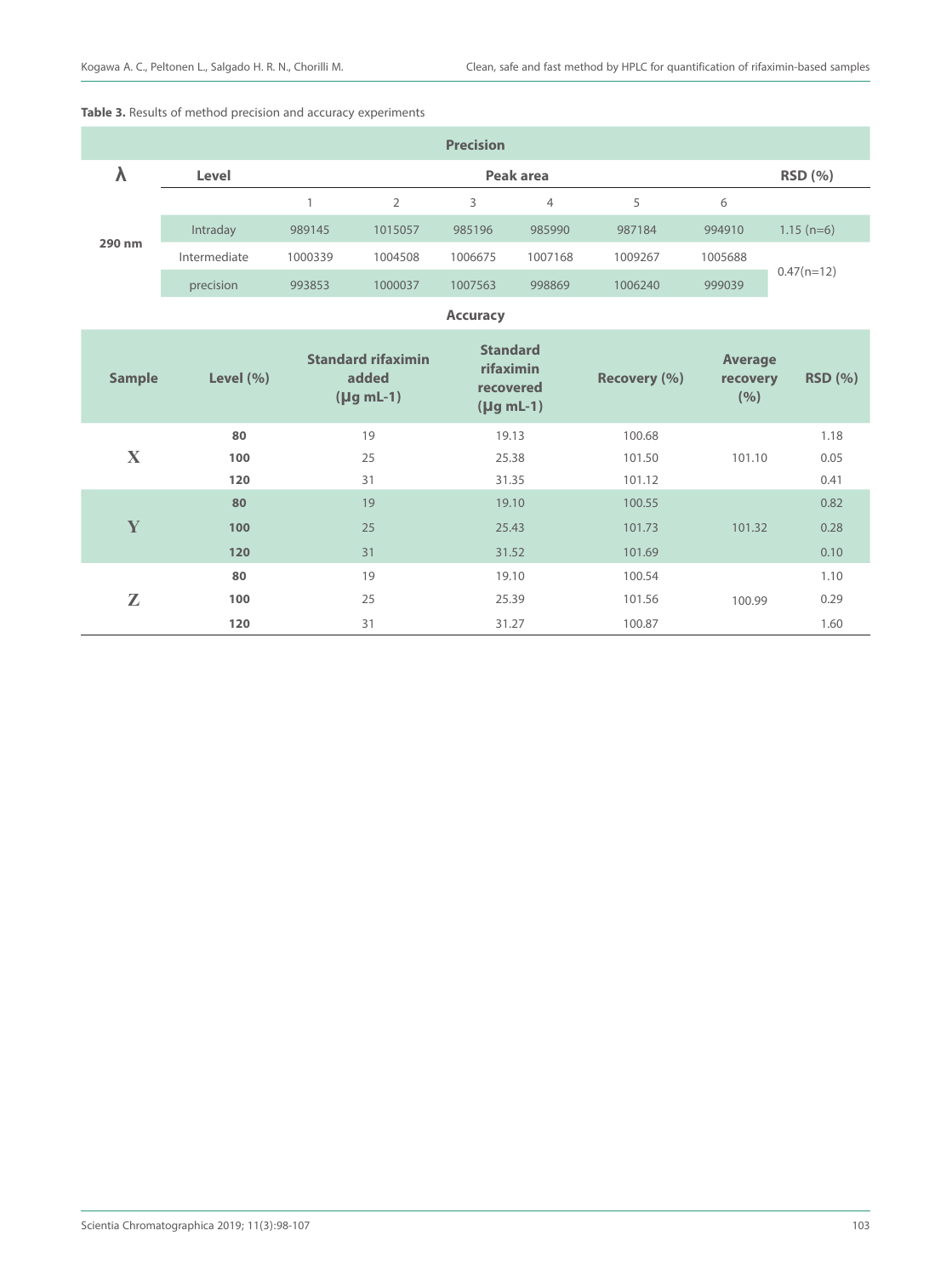**Table 4.** Results of method robustness

|                                                       | <b>Experiments</b> |                                   |                         |                |                                   |              |                |             |               |      |
|-------------------------------------------------------|--------------------|-----------------------------------|-------------------------|----------------|-----------------------------------|--------------|----------------|-------------|---------------|------|
| <b>Condition</b>                                      | $\mathbf{1}$       | $\overline{2}$                    | $\overline{\mathbf{3}}$ | $\overline{4}$ | 5                                 | 6            | $\overline{7}$ | $\bf{8}$    | Effect Limit* |      |
| Wavelength<br>(nm)<br>A: 290; a: 295                  | $\mathsf{A}$       | $\mathsf A$                       | A                       | A              | a                                 | $\mathsf{a}$ | a              | a           | $-1.18$       |      |
| <b>Temperature</b><br>$(^{\circ}C)$<br>B: 20; b: 25   | $\sf B$            | $\sf B$                           | $\mathsf b$             | $\mathsf b$    | $\mathsf B$                       | $\sf B$      | $\mathsf b$    | $\mathsf b$ | 0.74          |      |
| <b>Purified water</b><br>source<br>C: lab 1; c: lab 2 | $\subset$          | $\mathsf C$                       | $\subset$               | $\subset$      | $\subset$                         | $\mathsf C$  | $\subset$      | $\mathsf C$ | $-0.84$       |      |
| Ethanol (%)<br>D: 48; d: 46                           | $\mathsf D$        | $\mathsf D$                       | $\mathsf{d}$            | $\mathsf{d}$   | $\mathsf{d}$                      | $\mathsf{d}$ | $\mathsf D$    | $\mathsf D$ | $-0.78$       | 5.95 |
| Acetic acid (%)<br>E: 0.1; e: 0.08                    | E                  | $\mathsf{e}% _{t}\left( t\right)$ | E                       | e              | $\mathsf{e}% _{t}\left( t\right)$ | $\mathsf E$  | e              | Ε           | 0.61          |      |
| Flow ( $mL min-1$ )<br>F: 0.9; f: 0.88                | F                  | f                                 | $\mathsf f$             | F.             | F.                                | f            | f              | F           | $-3.26$       |      |
| Injection<br>volume (µL)<br>G: 20; g: 16 µL           | G                  | $\mathsf g$                       | g                       | G              | $\mathsf g$                       | G            | G              | g           | 6.90          |      |
| Results (%)                                           | 96.95              | 93.53                             | 93.34                   | 97.21          | 91.40                             | 103.01       | 100.04         | 91.33       |               |      |

\*standard deviation multiplied by the square root of 2. Capital letters (A, B, C, D, E, F, G) = normal conditions. Small letters (a, b, c, d, e, f, g) = modified conditions.

# **3.7. Evaluation of rifaximin content in rifaximin-based samples**

The method was able to quantify rifaximin content in the samples and can be applied to evaluate the quality of these new formulations (Table 5). It also has advantages such as the analysis speed (retention time of rifaximin less than 5 minutes), which consequently streamlines analyses and improves work performance. Also, ecological awareness is highlighted due to experimental choices such as solvents (ethanol and acidified water), column (15 cm), low number of steps involved, solvent (mobile phase), temperature (ambient), and flow rate (less than 1 mL min-1 decreases waste generation) (30-33).

# **4. CONCLUSIONS**

The analytical method proved to be linear, selective, precise, exact, robust, and able to quantify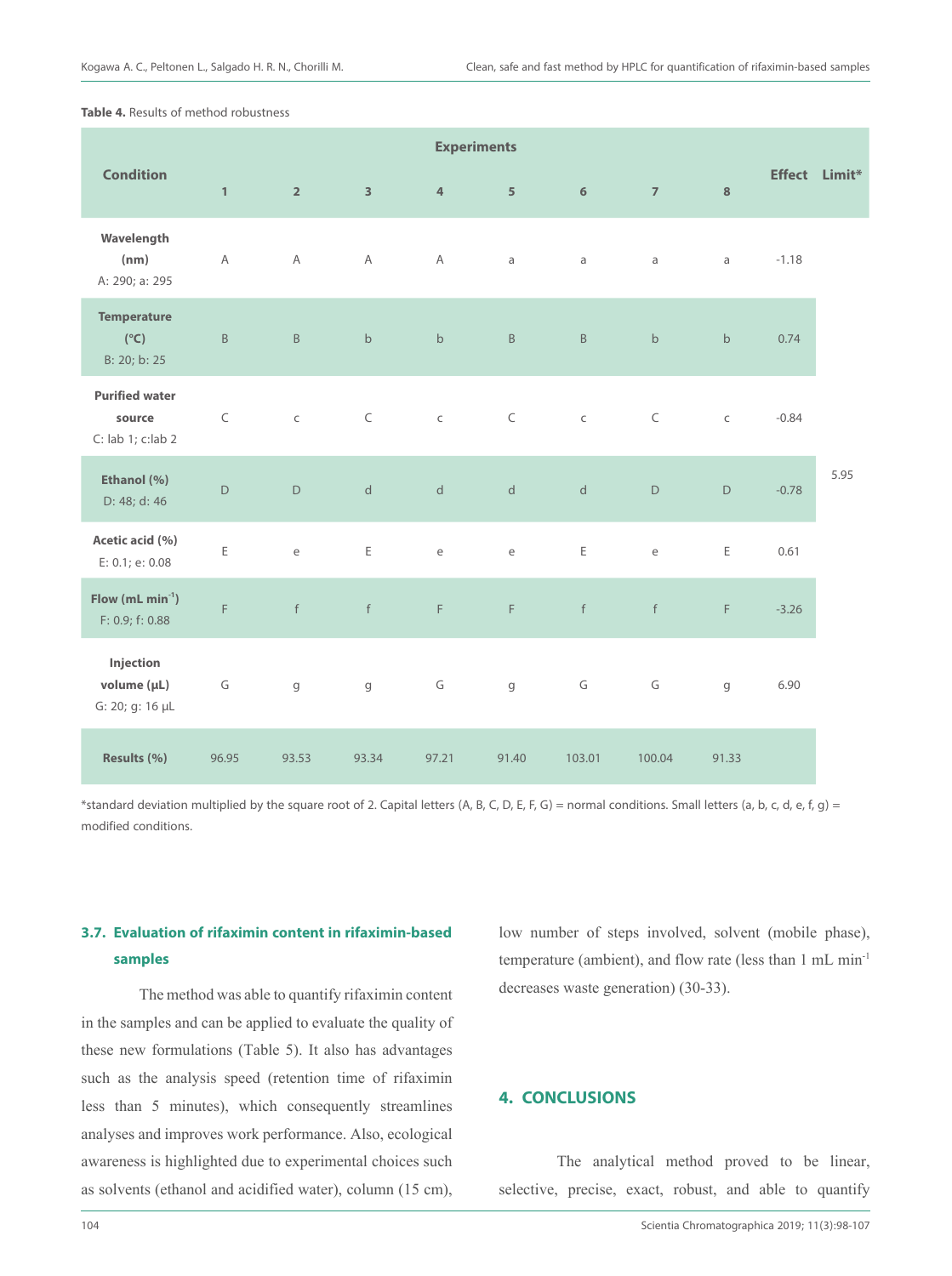| <b>Sample</b> |        | <b>Rifaximin content*</b> |       | <b>Average</b> | RSD(%) |  |
|---------------|--------|---------------------------|-------|----------------|--------|--|
|               |        | $\frac{0}{0}$             |       |                |        |  |
| X             | 83.91  | 92.61                     | 88.41 | 88.31          | 4.93   |  |
| Y             | 95.96  | 94.58                     | 98.74 | 96.43          | 2.20   |  |
| z             | 100.92 | 98.76                     | 99.41 | 99.69          | 1.11   |  |

**Table 5.** Results of the evaluation of rifaximin content in rifaximin-based samples

\* Each value represents the mean of three determinations. X, Y and Z designate the three rifaximin-based samples mentioned in section 2.2.

rifaximin content in the three different types of samples of this pharmaceutical drug. It is reliable, fast, and presents ecologically correct characteristics, as it generates low amounts of waste and do not involve toxic organic solvents.

# **CONFLICT OF INTEREST**

The authors have no financial or other potential conflicts of interest.

# **ACKNOWLEDGMENTS**

The authors acknowledge CNPq (Brasília, Brazil), FAPESP (São Paulo, Brazil), and CAPES (São Paulo, Brazil).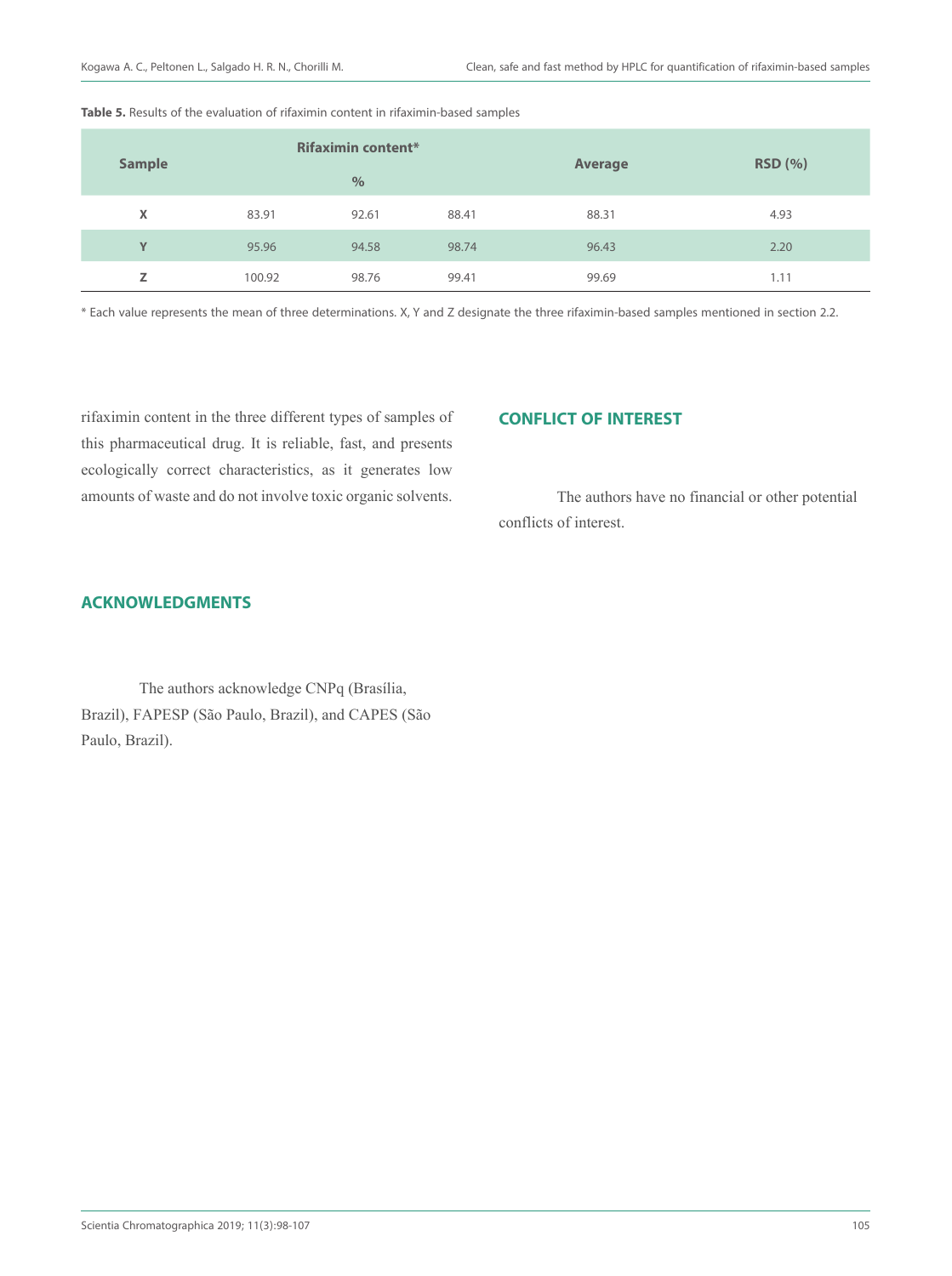#### **References**

- [1] Kogawa, A.C.; Salgado, H.R.N. Status of rifaximin: a review of characteristics, uses and analytical methods. Crit Rev Anal Chem. 2018;48:1-8.
- [2] Rivkin, A.; Gim, S. Rifaximin: New Therapeutic Indication and Future Directions. Clin Ther. 2011;33:812-827.
- [3] Mantry, P.S.; Mehta, A.; Graydon, R. Efficacy and tolerability of rifaximin in combination with lactulose in end-stage liver disease patients with MELD greater than 20: a single center experience. Transplant Proc. 2014;46:3481-3486.
- [4] Pistiki, A.; Galani, I.; Pyleris, E.; Barbatzas, C.; Pimentel, M.; Giamarellos-Bourboulis, E.J. *In vitro* activity of rifaximin against isolates from patients with small intestinal bacterial overgrowth. Int J Antimicrob Agents. 2014;43:236-241.
- [5] Castro, R.; Domenichelli, V.; Lorenzo, F.P.L.; Prestipino, M.; Perrotta, M.L. Rifaximin treatment for acute recurrent diarrhea in children with genitourinary disorders. Curr Therap Res. 1998;59:746-752.
- [6] Ruiz, J.; Mensa, L.; O´Callaghan, C.; Pons, M.J.; González, A.; Vila, J.; Gascón, J. In vitro antimicrobial activity of rifaximin against enteropathogens causing traveler's diarrhea. Diagn Micr Infec Dis. 2007;59:473-475.
- [7] Zhang, X.; Duan, J.; Li, K.; Zhou, L.; Zhai, S. Sensitive quantification of rifaximin in human plasma by liquid chromatography–tandem mass spectrometry. J Chromatogr B. 2007;850:348-355.
- [8] Jiang, Z.; Ke, S.; Dupont, H.L. Rifaximin induced alteration of virulence of diarrhoea producing *Escherichia coli* and *Shigella sonnei*. Int J Antimicrob Agents. 2010;35:278-281.
- [9] Valentin, T.; Leitner, E.; Rohn, A.; Zollner-Schwetz, I.; Hoenigl, M.; Salzer, H.J.F.; Krause, R. Rifaximin intake leads to emergence of rifampin-resistant staphylococci. J Infect. 2011;62:34-38.
- [10] Mullen, K.D.; Sanyal, A.J.; Bass, N.M.; Poordad, F.F.; Sheikh, M.Y.; Frederick, T.; Bortey, E.; Forbes, W.P. Rifaximin is safe and well tolerated for long-term maintenance of remission from overt hepatic encephalopathy. Clin Gastroenterol Hepato. 2014;12:1390-1397.
- [11] Kogawa, A.C.; Peltonen, L.; Antonio, S.G.; Salgado, H.R.N. Submission of rifaximin to different techniques: characterization, solubility study and microbiological evaluation. AAPS Pharm Sci Tech. 2019;20:125.
- [12] Correa, C.B.M.; Kogawa, A.C.; Chorilli, M.; Salgado, H.R.N. Eco-friendly and miniaturized analytical method for quantification of rifaximin in tablets. Drug Analytical Research 2019;3:23-29.
- [13] Kogawa, A.C.; Salgado, H.R.N. Quantification of rifaximin in tablets by spectrophotometric method ecofriendly in ultraviolet region. Scientifica 2016; 2016:1-9.
- [14] Brbaklic, V.; Kogawa, A.C.; Salgado, H.R.N. Quantification of rifaximin in tablets by an environmentally friendly visible spectrophotometric method. Current Pharmaceutical Analysis 2017;13:532-537.
- [15] Kogawa, A.C.; Salgado, H.R.N. Spectrophotometry in infrared region: a new, low cost and green way to analyze tablets of rifaximin. Current Pharmaceutical Analysis 2018;14:108-111.
- [16] Kogawa, A.C.; Schepdael, A.V.; Salgado, H.R.N. Eco-friendly evaluation of rifaximin in tablets by capillary electrophoresis. Journal of Chromatographic Science 2019;57:476-483.
- [17] Kogawa, A.C.; Mendonça, J.N.; Lopes, N.P.; Salgado, H.R.N. Method indicative of stability for the determination of rifaximin and its degradation products by thin chromatographic. Current Pharmaceutical Analysis 2017;13:520-524.
- [18] Patel, K.G.; Jain, N.R.; Shah, P.A. Stability indicating HPTLC method for analysis of rifaximin in pharmaceutical formulations and an application to acidic degradation kinetic study. ISRN Analytical Chemistry 2013;613218:1-9.